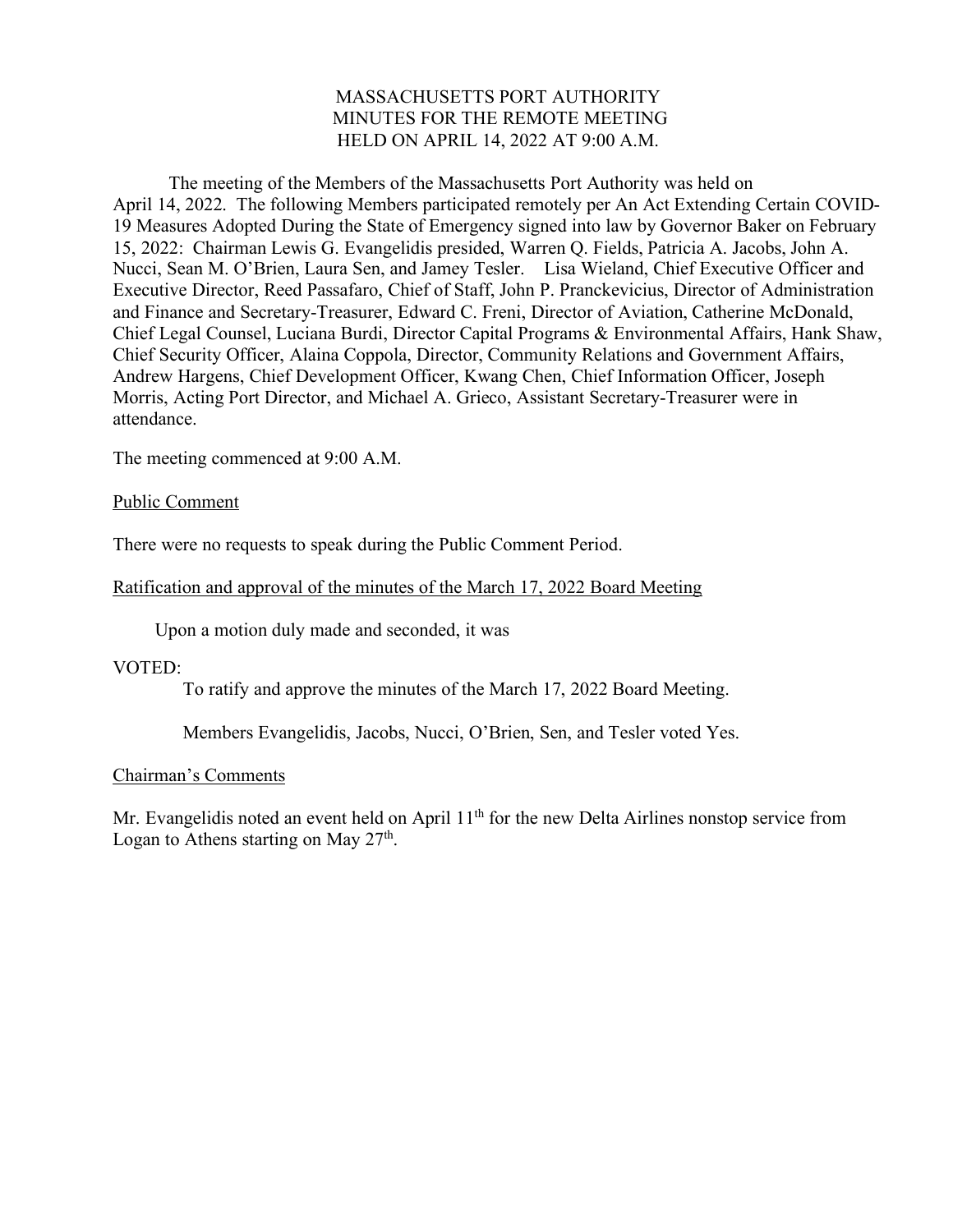#### Report of the CEO

Mr. Fields joined the meeting at 9:10 A.M.

Ms. Wieland presented information on the extension by the TSA of the travel mask mandate through May 3rd, on the Massport Fire Rescue induction of its newest members in March, on the surge in air travel demand straining airlines globally, on Massport's April school vacation marketing campaign to encourage HOV use, on the MBTA restoring additional ferry services to and from Logan on the Hingham/Hull line, on Massport's financial performance and activity highlights for February, on a structural shift in business travel demand in the airline industry, on revised Logan passenger forecasts for FY22 and FY23, on a Massport DE&I Book and Media Club program event, on the announcement by The Institute of Industrial and Systems Engineers that Massport will receive its Excellence in Sustainable Development Award in May, on the Biden Administration's proposal for a Sustainable Aviation Fuel tax credit, on Massport's Automated Vehicle Location System pilot program for onairport buses, on the FY22 contributions to date from Massport's Charitable Contributions Program DE&I Initiative, on Boston Sword and Tuna's MassEcon Award validating Massport's investment in the seafood industry as a job creator in the Port of Boston, and on the upcoming retirement of Massport's Assistant Secretary-Treasurer Michael Grieco.

#### Director of Aviation Presentation

Mr. Freni presented information on the March Logan passenger volume and aircraft operations, on Logan's weekly outbound passenger volumes, on JetBlue's announcement of new nonstop service from Logan to two London airports, on JetBlue's offer to purchase Spirit Airlines, on the combination of factors causing significant flight delays and cancellations at Logan and systemwide, on the March Hanscom aircraft operations, and on Massport's Worcester Airport media campaign and other efforts to build business community support.

#### Director of Maritime Presentation

Mr. Morris presented information on MSC's new service that provides a second direct connection between Conley and Southeast Asia and the launch of the "Boston Express" North Europe service, on Conley's four services offering connections with fifteen ports, on Conley's container volume continuing to be challenged by supply chain disruption and U.S. East Coast congestion, on the supply chain impacts resulting from China's Zero COVID policy and its local lockdowns, on the start of the 2022 cruise season at Flynn Cruiseport Boston, and on the start of the Flynn Cruiseport Boston marketing campaign highlighting the return of cruising and its impact on the travel and tourism economy.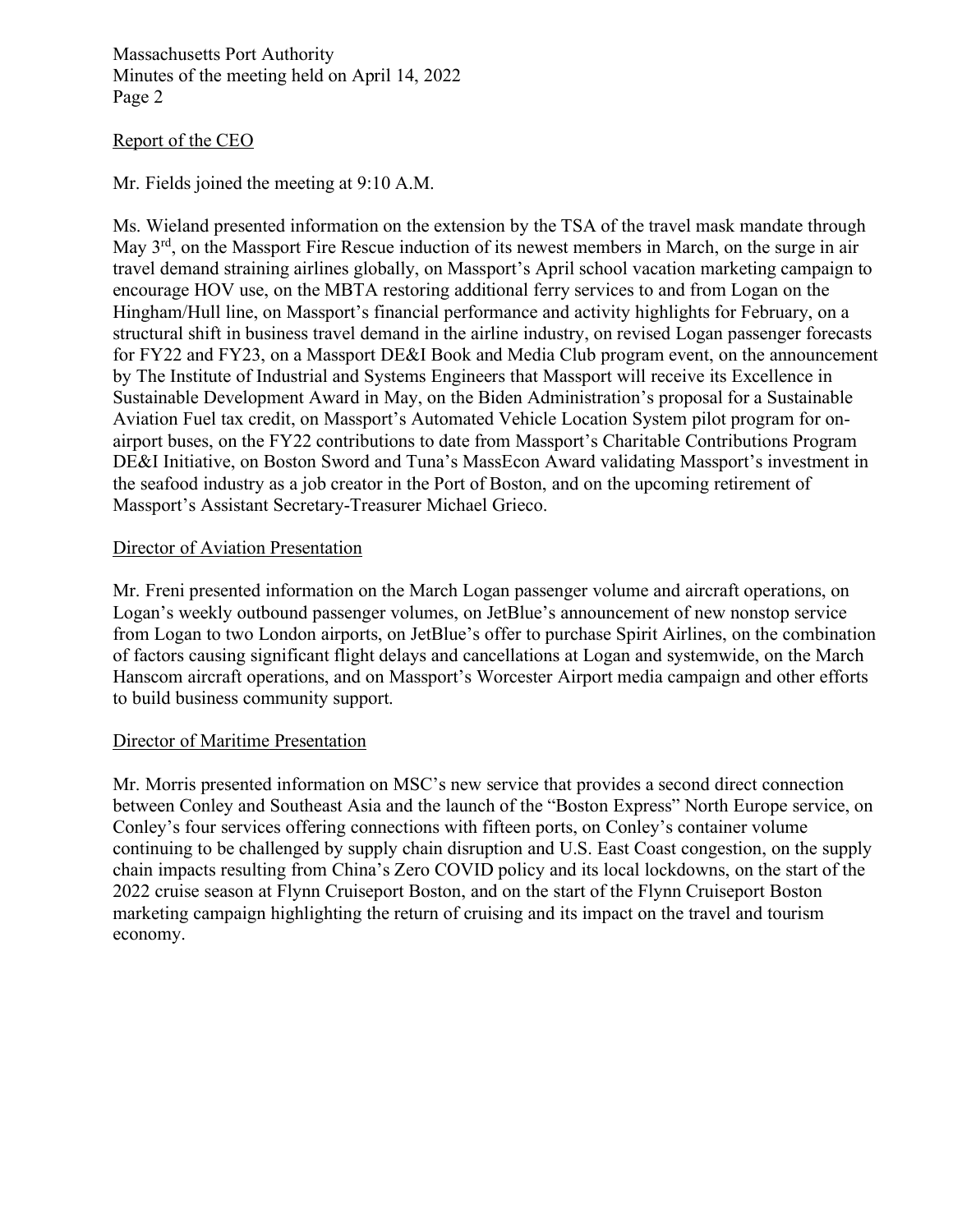# Strategic Plan

# Safety and Security Committee

# Training Update

Mr. Shaw presented information on a 2022 Cruise Season COVID-19 tabletop exercise facilitated by Massport, on the law enforcement training and testing for K-9 teams hosted by Massport at Worcester Airport, and on the Air Canada exercise of its station's Emergency Response Plan facilitated by Massport.

# Human Resources, Diversity, and Compensation Committee

# Community Outreach Committee

# Massport CAC Update

Ms. Coppola noted that the Massport CAC (the "CAC") general meeting held on April 7<sup>th</sup> was attended by Mr. Nucci and that Mr. Hargens presented an update on Massport's real estate portfolio. Ms. Coppola also noted that the CAC reviewed its proposed FY23 budget and that the Runway 27 working group will meet at the end of the month to discuss potential RNAV procedures.

#### Real Estate and Strategic Initiatives Committee

#### 10 World Trade Center Groundbreaking

Mr. Hargens presented information on the 10 World Trade project groundbreaking event, on the diverse team selected by Massport to develop the parcel, and on the project's building program and public realm investments. Mr. Hargens also played a video clip from television station NBC10 Boston on the 10 World Trade project and The Massport Model.

#### ICA Watershed Summer Preview

Mr. Hargens noted that the ICA Watershed Season 5 Exhibition begins on May 26<sup>th</sup> and that it features large scale installations by six international artists who reclaim and reuse industrial and everyday materials.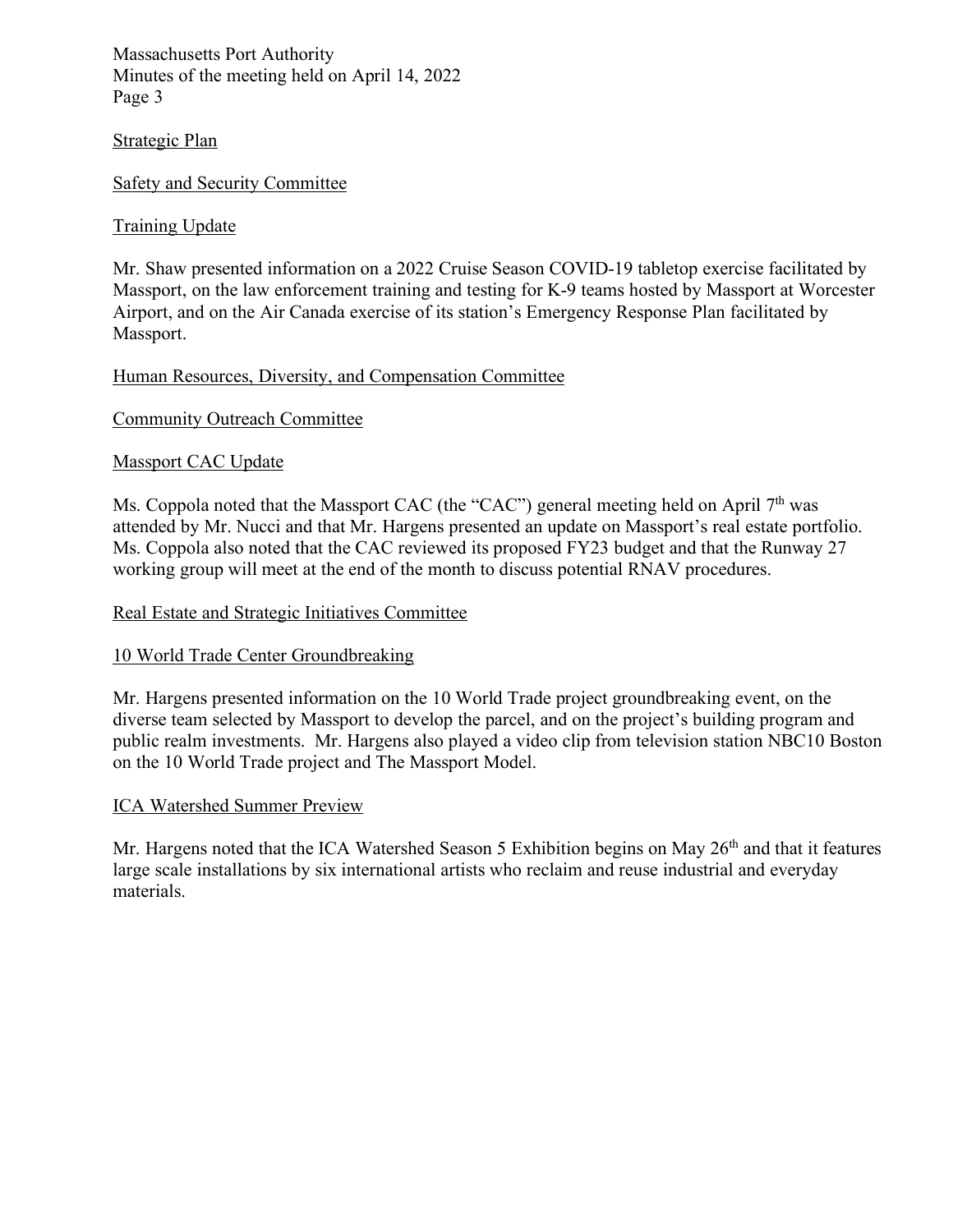#### Facilities and Construction Committee

### FY22-FY24 Capital Program

Ms. Burdi presented information on the \$1.3 billion FY22-FY24 Capital Program (the "Program") by business line, on twenty-five percent of the Program being proposed for new projects, on long term strategic investments in Aviation and Maritime accounting for a majority of the \$1 billion allocated to ongoing and completed projects, on the Terminal B-C Connector Project that will ensure an efficient customer experience and integrate technology while meeting environmental and sustainability goals, on examples of ongoing and completed projects that reduce Scope 1, 2, and 3 emissions and align with Massport's long-term Net Zero goal, on new projects added to the Program aligning with Massport's goals and addressing critical priorities, on the benefits of the Terminal B Roadway Optimization Project, on airfield safety improvements to be funded with federal grants and Massport funds, on the benefits of the Conley Terminal Container Storage Project which leverages BUILD Grant funding, on new Program projects that support Massport's HOV strategy and Net Zero goal, on investments in technology to improve business efficiency and enhance the customer experience, on examples of State of Good Repair projects, on pursuing competitive grant opportunities to help fund priority projects, on deferred projects requiring further evaluation and funding sources, on the number of jobs created by the Program, and on risks and challenges to the Program. Mr. Pranckevicius presented information on improved business activity forecasts for Logan, Hanscom, and Worcester Airports, on high and low container volume forecasts for Conley due to new services and supply chain disruptions, on forecasts for Massport real estate revenue and Flynn Cruiseport Boston passenger activity, on projected higher Massport revenue resulting from a forecasted increase in business activity, on the operating expense impact of Logan service restorations, higher energy costs, and rising inflation, on the use of the projected increase in net margin earnings to fund the Program, on the use of Massport revenue bonds and federal and state grants to finance the Program, on the risks and challenges to achieving Massport's strategic initiatives, and next steps.

Upon a motion duly made and seconded, it was

#### VOTED:

To approve the attached Capital Program for Fiscal Years 2022-2024.

Members Evangelidis, Fields, Jacobs, Nucci, O'Brien, Sen, and Tesler voted Yes.

\*A copy of the Capital Program for Fiscal Years 2022-2024 is kept with the Board Minutes on file with the Secretary-Treasurer.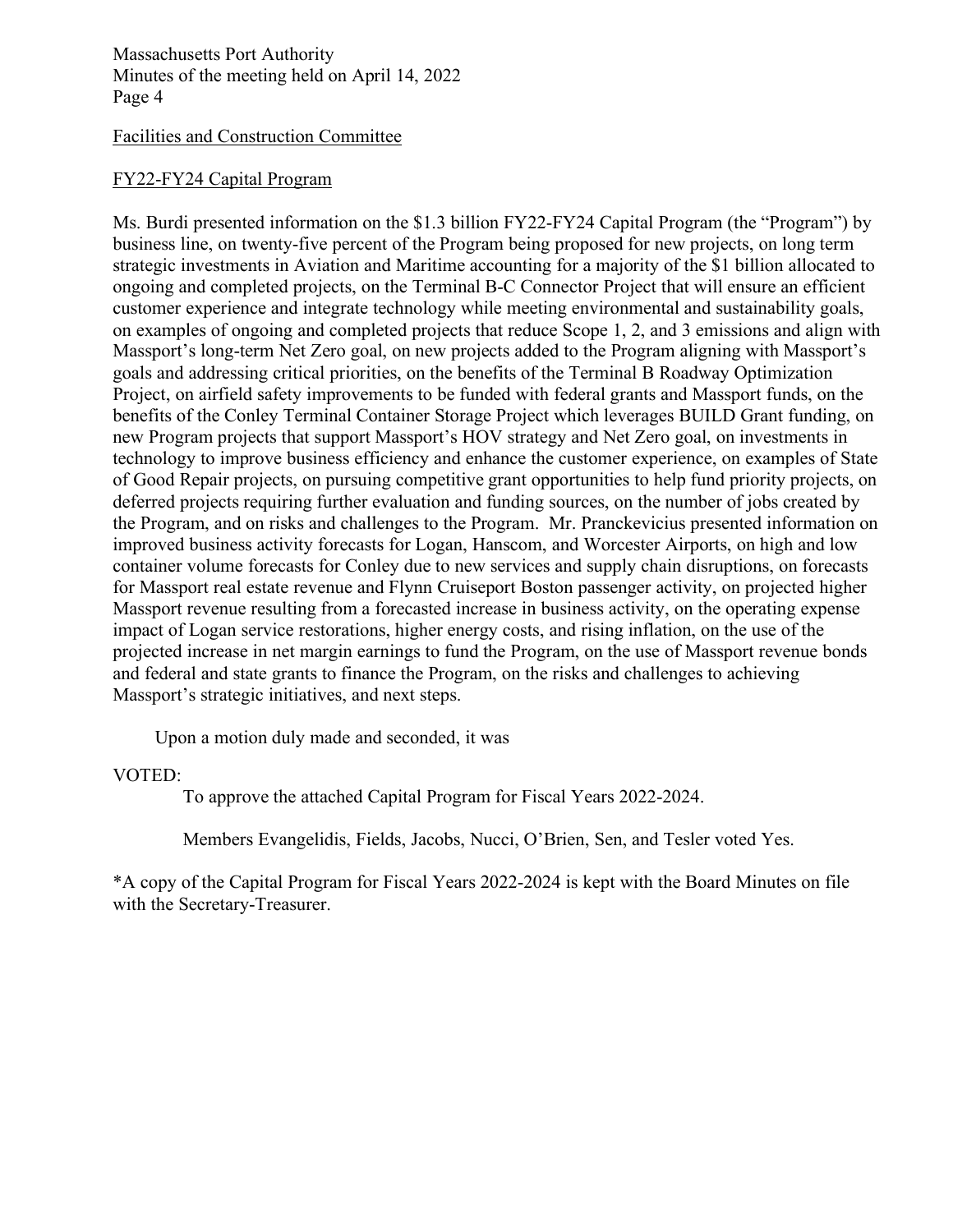#### Audit and Finance Committee

#### Potential Items for Reimbursement by Bond Funds

Mr. Pranckevicius noted that capital project expenses that will be reimbursed with tax exempt bonds or commercial paper require prior approval to comply with IRS regulations.

Upon a motion duly made and seconded, it was

VOTED:

#### Declaration of Official Intent

April 14, 2022

That the Massachusetts Port Authority (the "Authority") intends to, and reasonably expects that it will, reimburse itself for capital expenditures for airport or port purposes, including but not limited to capital expenditures made in connection with the projects described in Schedules A and B hereto (the "Projects") from the proceeds of obligations issued by the Authority in a maximum principal amount of \$105,688,000 (which amount is in addition to the maximum principal amount of obligations for reimbursement of capital expenditures stated in prior declarations of official intent of the Authority). The amounts and descriptions identified for particular projects set forth in Schedules A and B are for informational purposes, and are not intended to limit the application of this declaration of official intent. The original expenditures will be made from the Authority's available funds and subsequently may be reimbursed with proceeds of the Authority's bonds or commercial paper. The Members of the Authority hereby confirm such intention, evidenced by a prior vote of the Authority, as to those Projects previously included in Schedule B. The Members of the Authority hereby acknowledge that the costs of the Projects include certain project costs that are eligible for funding with Passenger Facility Charges ("PFCs"), Customer Facility Charges ("CFCs"), Capital Budget Funds, Maintenance Reserve Funds and/or grants (together, "Other Funding Sources"), that the costs of Projects indicated in Schedule A have increased since the prior vote of February 25, 2021, and the amount of such costs to be reimbursed with bond or commercial paper proceeds may be reduced, in the discretion of the Authority, by the amount of Other Funding Sources applied to such projects prior to the issuance of such bonds. This resolution is intended to be a "declaration of official intent" under Section 1.150-2(e) of the U.S. Treasury Regulations.

Members Evangelidis, Fields, Jacobs, Nucci, O'Brien, Sen, and Tesler voted Yes.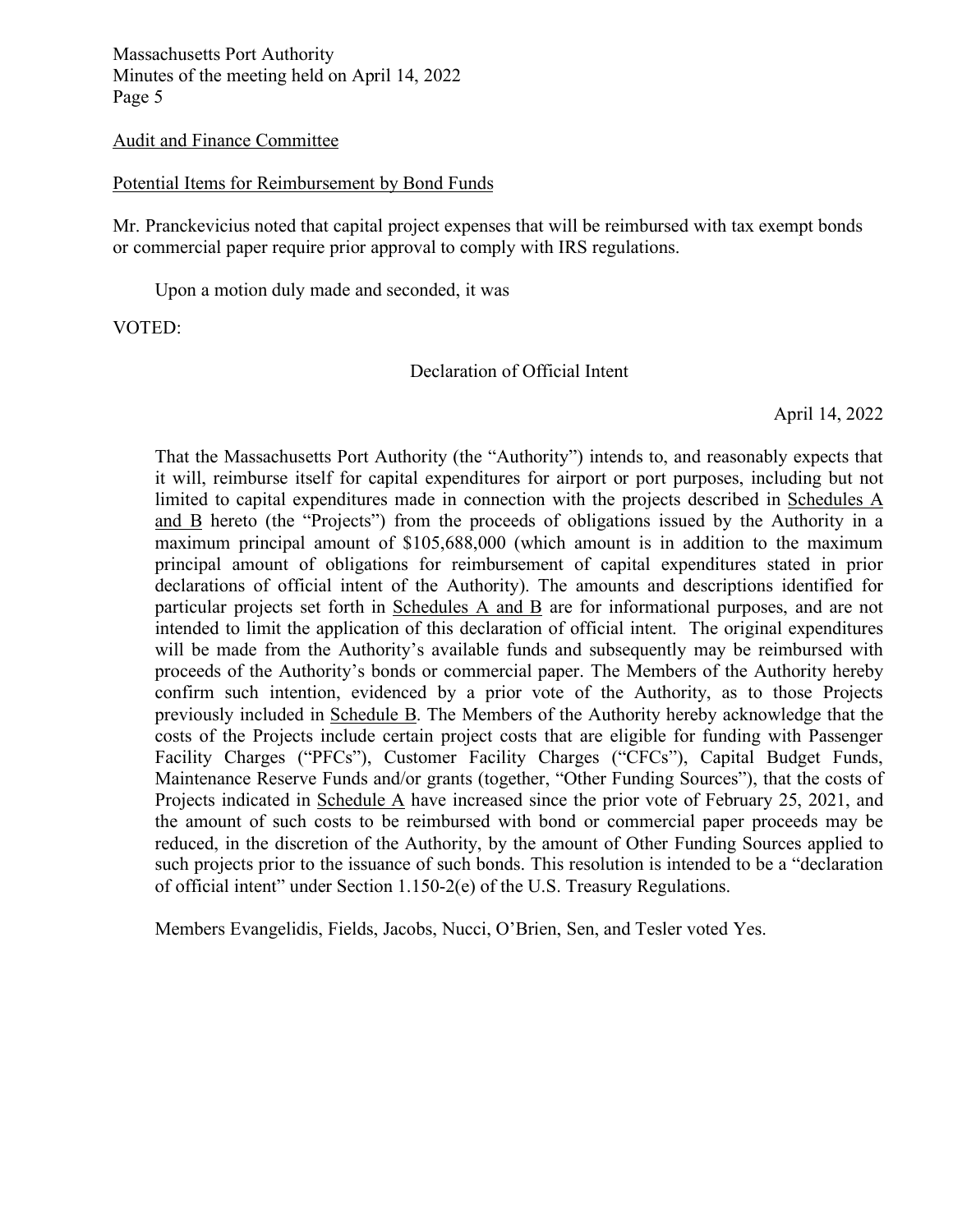Schedule A<br>As of April 2022<br>Maximum Principal Amount<br>(in dollars, 000's omitted)

| Projects with increased budgets (Section 1)       | Previous Budget | <b>Revised Budget</b> | Increase |
|---------------------------------------------------|-----------------|-----------------------|----------|
| <b>LOGAN</b>                                      |                 |                       |          |
| TAXIWAY M REHABILITATION - FULL LENGTH            | 24,000          | 38,000                | 14.000   |
| TERMINAL C OPTIMIZATION & B TO C CONNECTOR        | 216,000         | 218,000               | 2.000    |
| Total Projects with increased budgets (Section 1) | 240,000         | 256,000               | 16.000   |

| New Projects financed with Commercial Paper Program (Section 2)         |        |
|-------------------------------------------------------------------------|--------|
| <b>LOGAN - BIL GRANT</b>                                                |        |
| AIRFIELD UNDERGROUND COMMUNICATION PATH                                 | 3,539  |
| REPLACE AIRFIELD EOUIPMENT                                              | 1.300  |
| RECIRCUIT RUNWAY 4R LIGHT SYSTEMS AND REPLACE EDGE LIGHT INFRASTRUCTURE | 7.000  |
| LOGAN AIRPORT DRAINAGE STUDY AND IMPROVEMENTS                           | 2,000  |
| LOGAN JETBRIDGE IMPROVEMENTS                                            | 11,849 |
| NORTH CARGO RAMP REHABILITATION                                         | 8.000  |
| ENERGY OPTIMIZATION - LOGAN AIRSIDE CHARGING STATIONS                   | 5.000  |
| TERMINAL B ROADWAY OPTIMIZATION / HOV IMPROVEMENTS                      | 51,000 |
| <b>Total New Projects added (Section 2)</b>                             | 89,688 |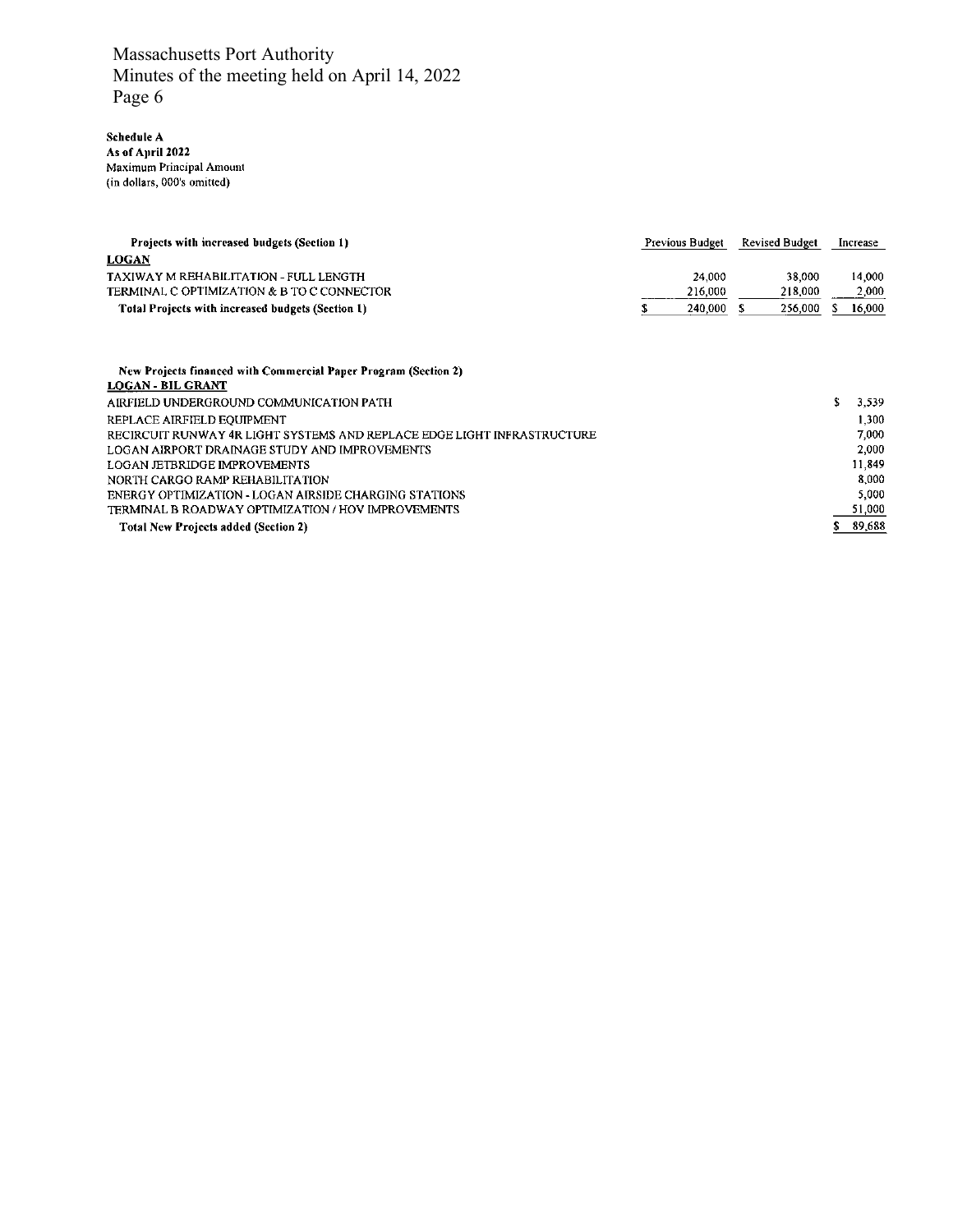**Schedule B** 

As of April 2022 Maximum Principal Amount (in dollars, 000's omitted)

#### **Restatement of Projects Previously Voted LOCAN**

| Project costs previously added to the list                                                          | $\overline{\mathbf{s}}$ | 2,049,224        |
|-----------------------------------------------------------------------------------------------------|-------------------------|------------------|
| <b>REEFER RACKS</b>                                                                                 |                         | 10,013           |
| BERTH 11 AND 12 PILES - BULKHEAD AND APRON REPAIRS                                                  |                         | 33,779           |
| NEW CONTAINER YARD AREA AT COASTAL                                                                  |                         | 8,000            |
| CONLEY TERMINAL DEDICATED FREIGHT CORRIDOR                                                          |                         | 38,000           |
| NEW BERTH 10 & CRANES AT COASTAL                                                                    |                         | 215,000          |
| <b>MARITIME</b>                                                                                     |                         |                  |
| ELECTRICAL DEMAND PROJECT                                                                           |                         | 17,000           |
| <b>CENTRAL HEATING PLANT UPGRADE</b>                                                                |                         | 67,500           |
| HVAC EQUIPMENT REPLACEMENT PROGRAM                                                                  |                         | 79,500           |
| <b>TERMINAL C CANOPY &amp; UPPER DECK</b>                                                           |                         | 100,000          |
| <b>TERMINAL B OPTIMIZATION</b>                                                                      |                         | 180,000          |
| TERMINAL B TO C ROADWAY IMPROVEMENTS                                                                |                         | 215,000          |
| <b>TERMINAL E MODERNIZATION</b>                                                                     |                         | 710,000          |
| IN-GROUND SNOWMELTER REPLACEMENTS                                                                   |                         | 15,223           |
| TAXIWAY D, DI, MS REHAB                                                                             |                         | 5,600            |
| TAXIWAY C3 PAVEMENT REHAB AND NEW BYPASS TAXIWAY                                                    |                         | 7,500            |
| TW N BETWEEN 15R-33L AND 15L-33R                                                                    |                         | 18,000           |
| <b>TAXIWAY Y REPLACEMENT</b>                                                                        |                         | 35,000           |
| <b>GROUP VI AIRCRAFT AIRFIELD IMPROVEMENTS</b>                                                      |                         | 10,000           |
| RESURFACE NORTH CARGO APRON                                                                         |                         | 20,400           |
| <b>REHAB EAST ALPHA &amp; BRAVO</b>                                                                 |                         | 18,600           |
| RUNWAY INCURSION MITIGATION STUDY                                                                   |                         | 1,800            |
| RUNWAY 22R RSA SAFETY IMPROVEMENTS & REPL OF 4L EMAS                                                |                         | 9,300            |
| RUNWAY 14-32 REHAB AND TAXIWAY J, J1 AND DE-ICE AREA REHAB<br>REPLACE RUNWAY 4R APPROACH LIGHT PIER |                         | 12,000<br>11,209 |
|                                                                                                     |                         |                  |
| <b>RUNWAY 4L-22R</b>                                                                                |                         | 40,000<br>15,800 |
| RUNWAY 9-27 REHAB<br>REHABILITATE RUNWAY 15R-33L                                                    |                         | 45,000           |
| RUNWAY 9-27 SAFETY AREA IMPROVEMENTS                                                                |                         | 110,000          |
| wvv.                                                                                                |                         |                  |

 $\mathcal{A}^{\pm}$ 

Note: Full project costs are listed; amounts bonded are reasonably expected to be net of Capital Budget, Maintenance Reserve Funds, PFCs, CFCs, and or grants.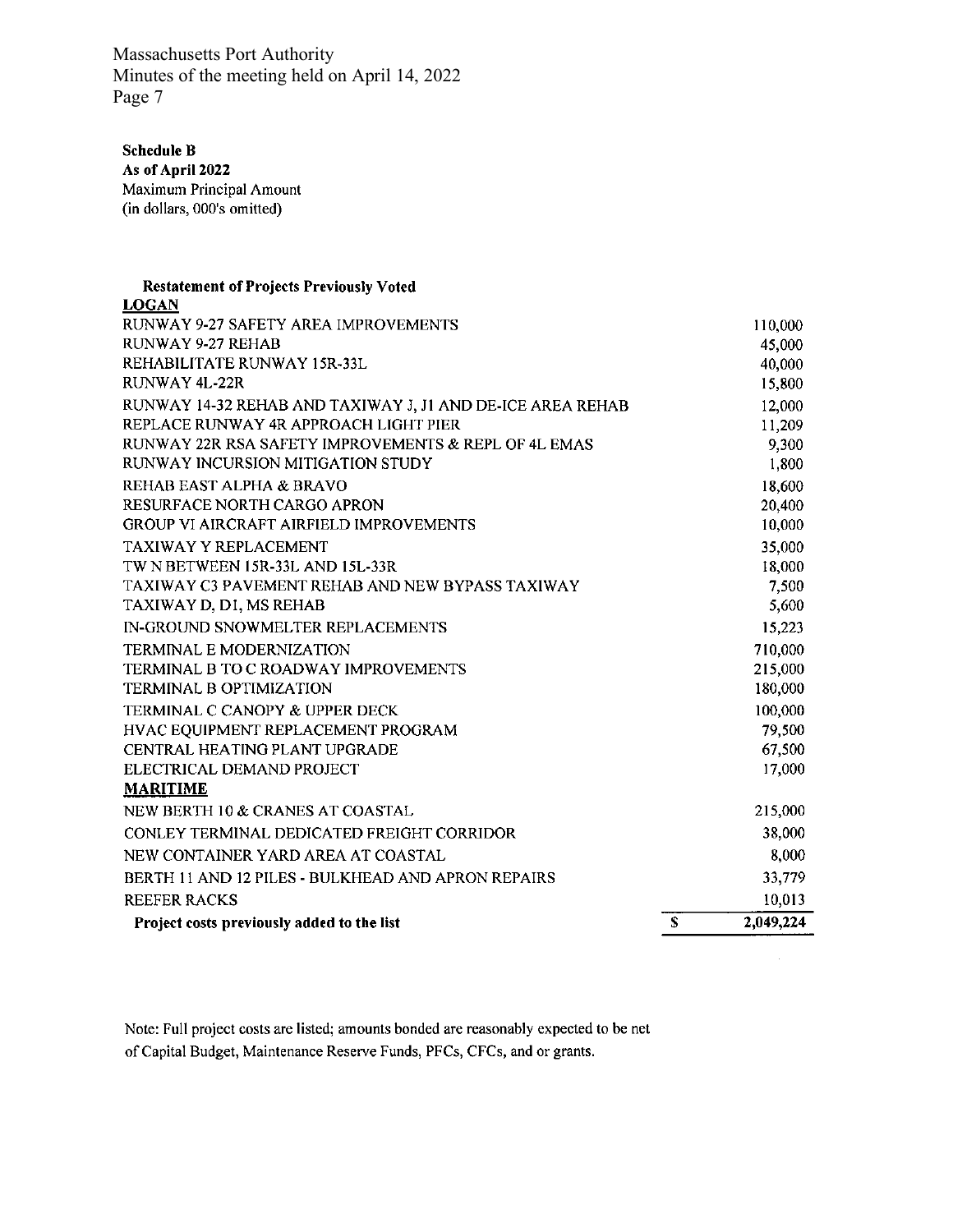### FY21 Uniform Guidance Audit of Federal Awards and Passenger Facility Charges

Mr. Pranckevicius noted the amount of funds that Massport received from Federal Grants and the amount of Passenger Facility Charges collected by Massport. Mr. Pranckevicius also noted that the audit opinion of Massport's independent audit firm, Ernst & Young (EY), states that Massport is in compliance with all Federal requirements.

### Assent Agenda

# Play Airlines Operating Agreement

Upon a motion duly made and seconded, it was

# VOTED:

To authorize the Chief Executive Officer and Executive Director, Director of Administration & Finance and Secretary-Treasurer or Assistant Secretary-Treasurer, each acting singly, (each, an "Authorized Officer"), to execute on behalf of the Authority, conditional upon receipt of all required documentation, an agreement with Fly Play hf. or to take such other action as may be deemed appropriate to allow Fly Play hf. to conduct operations at Logan International Airport. Fly Play hf. will pay all applicable fees established by the Authority for use of airport premises, including, but not restricted to, landing fees, parking fees, rental charges for terminal or other space at the Airport, and such other charges and fees as the Authority has established or may establish from time to time. Before the agreement is executed, or Fly Play hf. is otherwise authorized to commence operations, Fly Play hf. shall have valid and current certifications and authorizations from all state, federal and other governmental regulatory bodies for the aircraft used and the aircraft operation conducted, and the operating agreement shall be subject to cancellation or termination by the Authority. The agreement shall contain such other terms and conditions as the person executing in accordance with this vote deems necessary or desirable.

Members Evangelidis, Fields, Jacobs, Nucci, O'Brien, Sen, and Tesler voted Yes.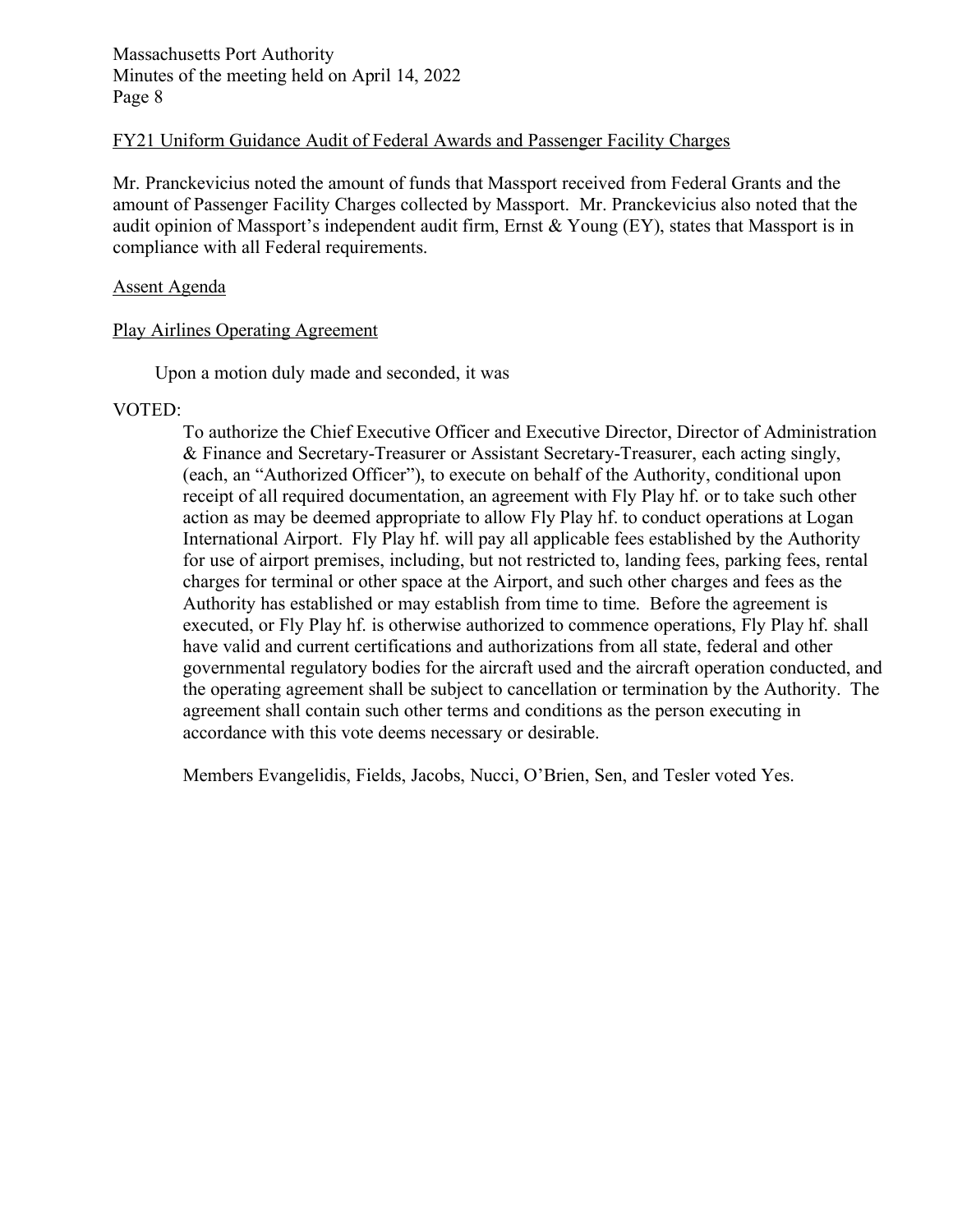#### Condor Flugdienst GMBH d/b/a Condor Operating Agreement

Upon a motion duly made and seconded, it was

#### VOTED:

To authorize the Chief Executive Officer and Executive Director, Director of Administration & Finance and Secretary-Treasurer or Assistant Secretary-Treasurer, each acting singly, (each, an "Authorized Officer"), to execute on behalf of the Authority, conditional upon receipt of all required documentation, an agreement with Condor Flugdienst GMBH d/b/a Condor or to take such other action as may be deemed appropriate to allow Condor Flugdienst GMBH d/b/a Condor to conduct operations at Logan International Airport. Condor Flugdienst GMBH d/b/a Condor will pay all applicable fees established by the Authority for use of airport premises, including, but not restricted to, landing fees, parking fees, rental charges for terminal or other space at the Airport, and such other charges and fees as the Authority has established or may establish from time to time. Before the agreement is executed, or Condor Flugdienst GMBH d/b/a Condor is otherwise authorized to commence operations, Condor Flugdienst GMBH d/b/a Condor shall have valid and current certifications and authorizations from all state, federal and other governmental regulatory bodies for the aircraft used and the aircraft operation conducted, and the operating agreement shall be subject to cancellation or termination by the Authority. The agreement shall contain such other terms and conditions as the person executing in accordance with this vote deems necessary or desirable.

Members Evangelidis, Fields, Jacobs, Nucci, O'Brien, Sen, and Tesler voted Yes.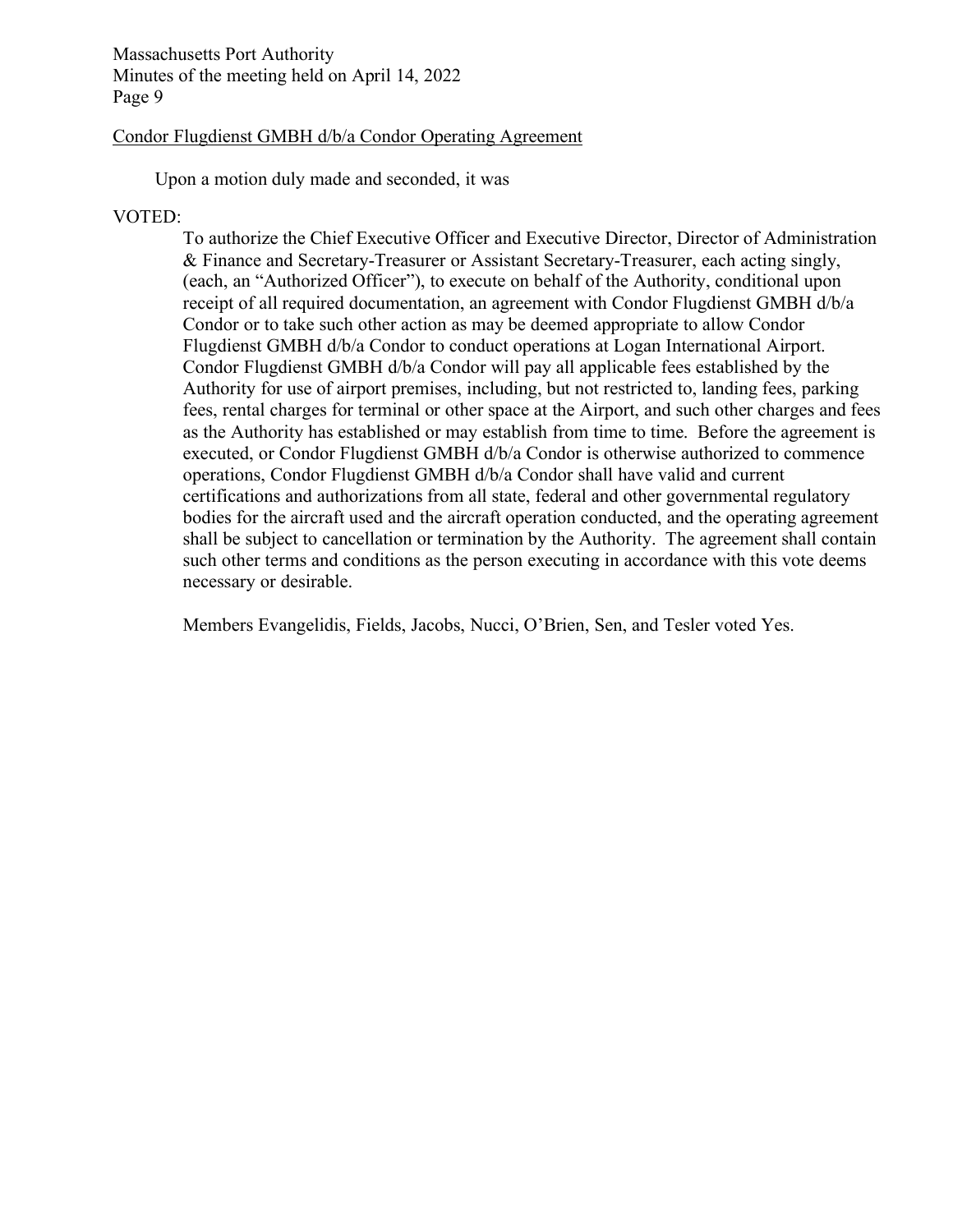# Motion to Enter Executive Session

Upon a motion duly made and seconded, it was

# VOTED:

That the Authority enter executive session to discuss the deployment of security personnel or devices, or strategies with respect thereto.

Members Evangelidis, Fields, Jacobs, Nucci, O'Brien, Sen, and Tesler voted Yes.

Mr. Evangelidis stated that the Authority will not reconvene after Executive Session.

The public session adjourned at 10:50 A.M.

Michael A. Grieco Assistant Secretary-Treasurer

 $\mathcal{L}_\text{max}$  , where  $\mathcal{L}_\text{max}$  , we are the set of the set of the set of the set of the set of the set of the set of the set of the set of the set of the set of the set of the set of the set of the set of the set of